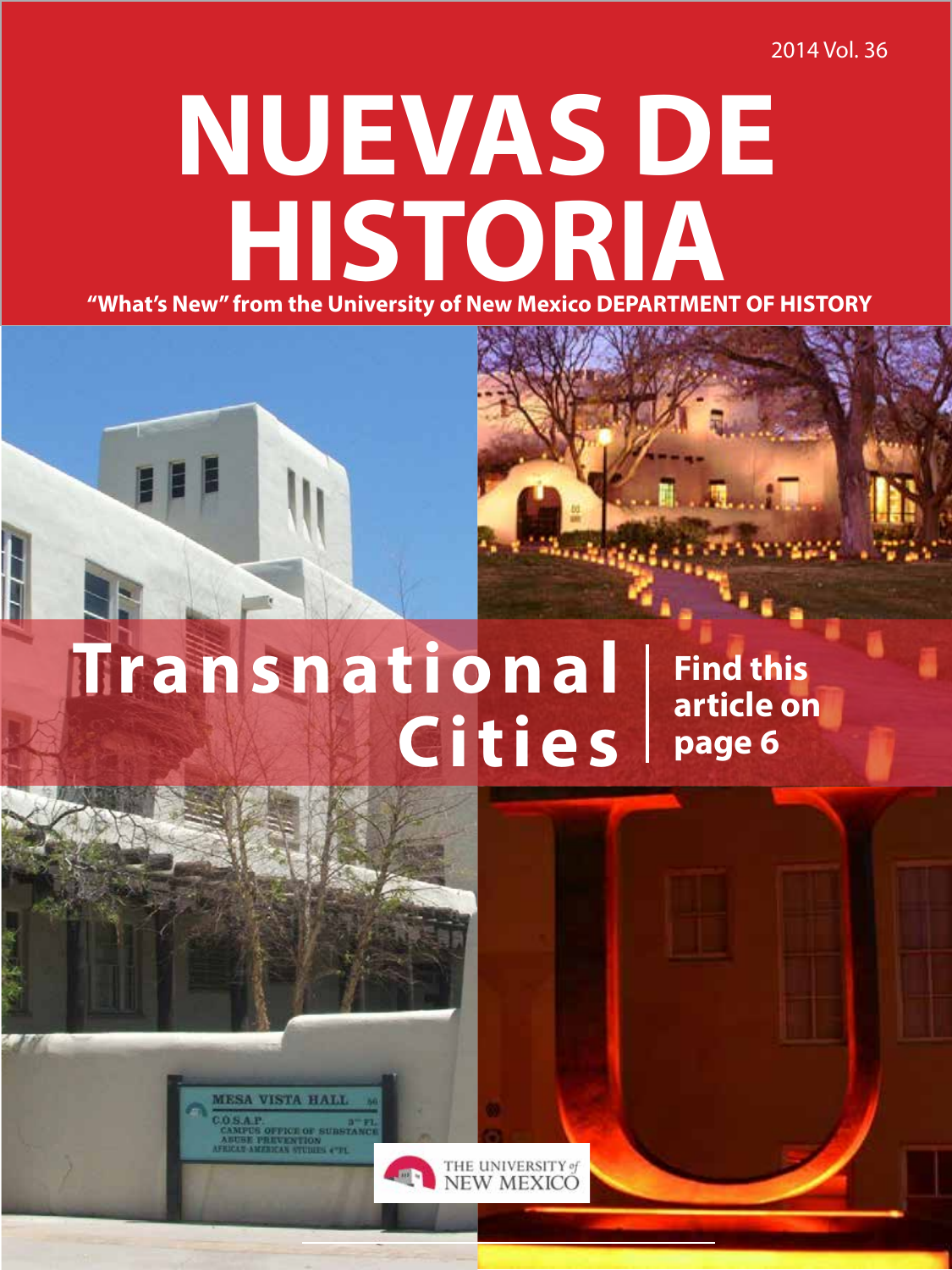### **PROFILE**

# **One of our Own**

**M.A. student Ella-Kari Loftfield wins New Mexico History Teacher of the Year Award**

**Ella-Kari Loftfield, a UNM MA graduate student and participant in the department's Teaching American History grant with was named 2014 New Mexico History Teacher of the year.**

Loftfield joins a distinguished group of 50 middle school and high school teachers chosen each year by state committees. The History Teacher of the Year is awarded by the Gilder Lehrman Insititute of American History and sponsored by the History Channel and America Preserves. Currently teaching AP American History and American History at Cleveland High School in Rio Rancho, Loftfield began her teaching career in Los Angeles and returned home in 1994 to teach at Lincoln Middle School. She moved to Cleveland High School in 2012. As the New Mexico Teacher of the Year, she will travel to New York to participate in the 2014 Gilder Lehrman Teacher Seminar and Cleveland High School will be named a Gilder Lehrman Affiliate School.

Loftfield was one of a dozen teachers from Rio Rancho who participated in the Department of Education's Teaching American History(TAH) program. "The TAH program with teachers was one of the history department's most exciting initiatives in my twenty-five years on the faculty," said UNM Distinguished Professor of History and Director of the Center for the Southwest, Virginia Scharff. Scharff coordinated the department's efforts. "Ella- Kari was a shining star in a great cohort, and we count ourselves lucky to work with scholar teachers like her," said Scharff.

The TAH program selected a group of elementary and middle school teachers to enter our MA program to study the latest historical and methodological developments in American history.

Loftfield entered the program as an experienced and expert teacher and scholar. Our MA program enabled her to explore in greater depth a project in which she has long been engaged,



the history of Japanese interment during WWII. While teaching in Los Angeles, she worked on a curriculum project for the Japanese American National Museum in Los Angeles. She transformed this project into her MA thesis, "Yes, No, Maybe: The Tule Lake Pilgrimage, a Memorial to the Patriotism of Dissent." She defends her thesis this coming year.

#### **NEW MEXICO HISTORICAL REVIEW** *Publishing the history of the Southwest*

*for 89 years*

To subscribe, or for more information, please contact: **New Mexico Historical Review** Durwood Ball, Editor MSC06 3760 1 University of New Mexico Albuquerque, NM 87131-0001 (505)277-5839 NMHR@UNM.EDU https://ejournals.unm.edu/index.php/nmhr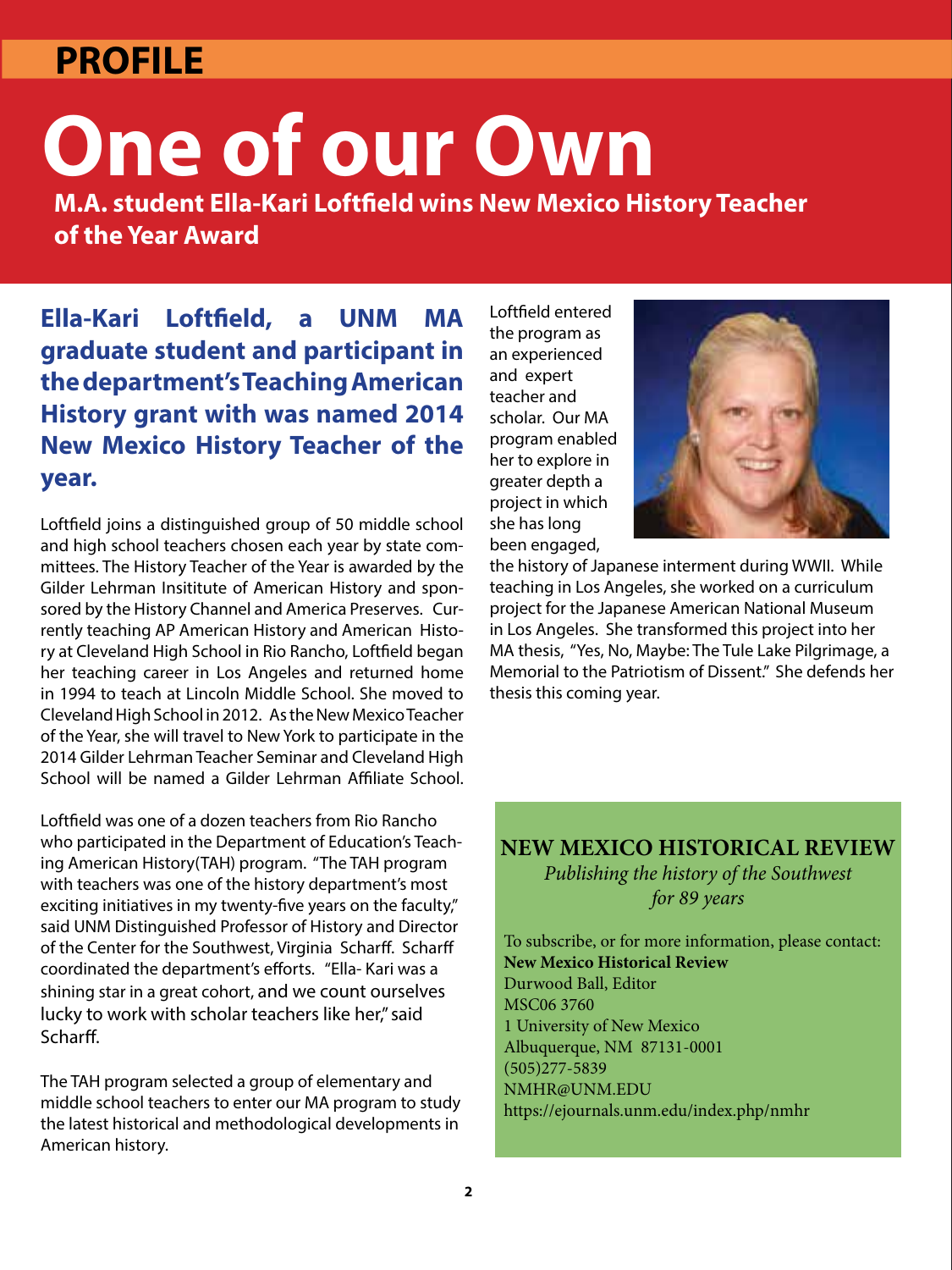### **STAY CONNECTED:**

 $\bullet$ 

 $\bullet$ 



# **CONTENTS**

 $\bullet$ 

| 2  | Profile: Ella-Kari Loftfield   |
|----|--------------------------------|
| 4  | Greetings from the Chair       |
| 5  | Giving                         |
| 6  | <b>Transnational Cities</b>    |
| 8  | New Faculty                    |
| 10 | <b>Faculty Books</b>           |
| 12 | Alumni Books                   |
| 14 | <b>Graduate Fellowship</b>     |
| 15 | <b>Support our Donor Funds</b> |

#### **About the cover:** All cover images courtesy of UNM

### NUEVAS DE HISTORIA

Is the annual newsletter of The University of New Mexico Department of History MSC06 3760 Mesa Vista Hall , Room 1104 1 University of New Mexico Albuquerque, NM 87131 Phone: (505) 277-2451 Fax: (505) 277-6023

Department Chair: Melissa Bokovoy

Editor: Emily Wainwright

Design/Layout: Emily Wainwright Mariah Martinez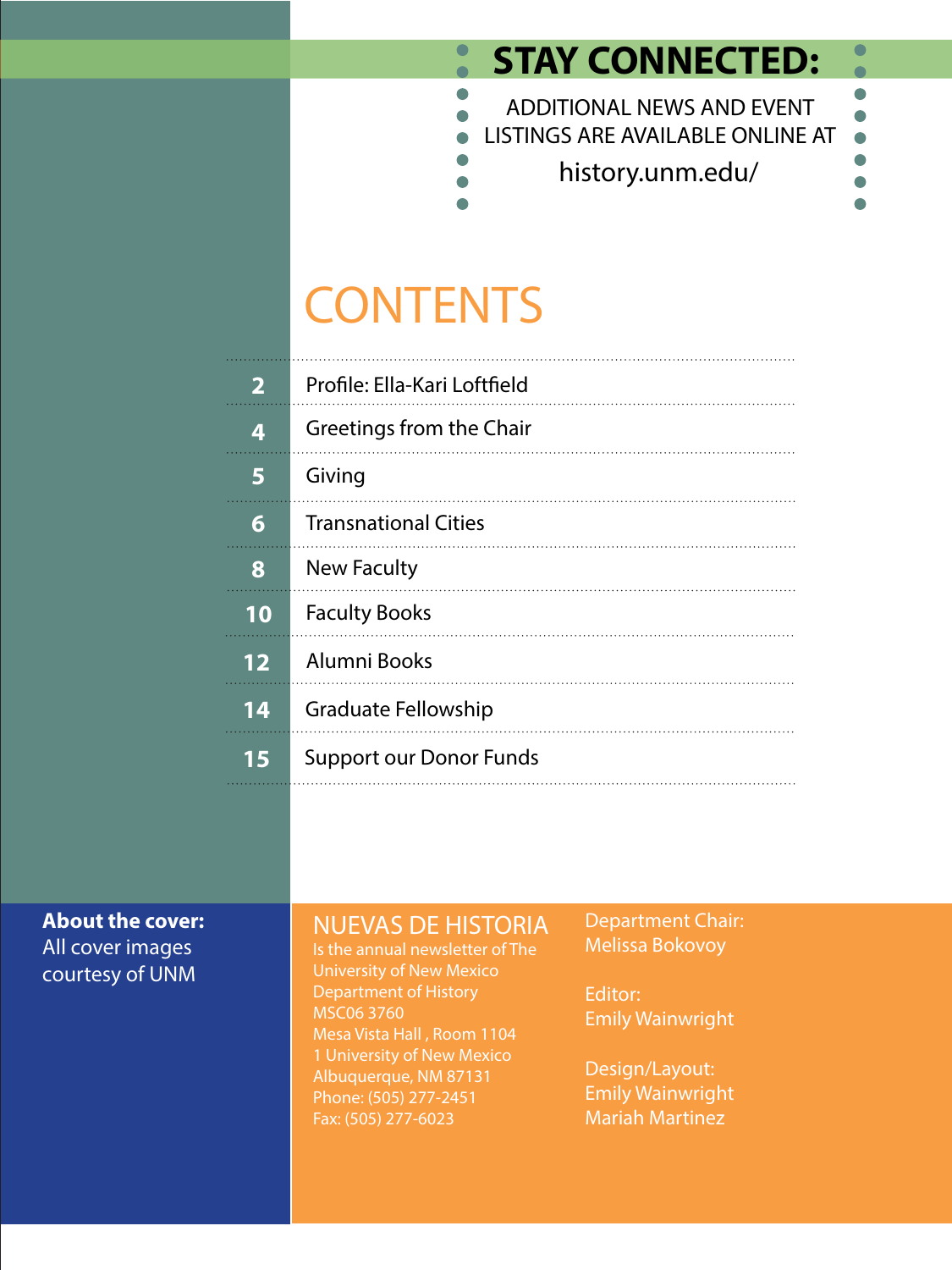## **NUEVAS DE HISTORIA**

### **A Message from Department Chair Melissa Bokovoy**



*Nuevas de Historia*, "what's new with the history department", is the title of our revamped annual newsletter. In the pages that follow, we are highlighting activities, conferences, faculty, donors, and alumni that made 2013-2014 memorable for all of us. One of our Teaching American History participants, Ella-Kari Loftfield, was named

New Mexico History Teacher of the Year; the department awarded John Henry Hodges, a WWII veteran, an MA degree for work he completed and never submitted 76 years ago; Regents' Professor Margaret Connell-Szasz is President of the Western Historical Association; we have many new faculty members, and the Department received a \$325,000 three-year grant from the Andrew W. Mellon Foundation for one of our core missions, the training of graduate students.

This past year the Department of History has made national headlines for its participation in an initiative of the American Historical Association(AHA) and the Andrew W. Mellon foundation aimed at career diversity of History PhDs. Over the next three years, the department will share \$1.6 million with Columbia University, University of California at Los Angeles, the University of Chicago, and the AHA in order to pilot programs, curriculum, and internships that teach doctoral graduates how to pursue careers both inside and outside the academy.

This is the second time in the last decade that the department has been nationally recognized for its success in transforming graduate education. In 2003, the Carnegie Initiative on the Doctorate, a multi-year research and action project aimed at improving doctoral education at American universities selected UNM-History as one of its 12 Allied Departments in history and neuroscience. The history faculty restructured our doctoral fields and exams which now allow students to pursue degrees that are both broad and deep, giving our recent cohort of graduate students greater disciplinary diversity.

> *...the department has been nationally recognized for its success in transforming graduate education.*

Doctoral education is but one part of our graduate mission. We have worked with Albuquerque Public Schools and Rio Rancho Public Schools on two US Department of Education Teaching American History grants. A select group of elementary and middle school teachers enter our MA program to study the latest historical and methodological developments in American history. Not only do our faculty mentor these teachers but every summer a number of them give or participate in colloquia and professional development workshops throughout the state.

We have much more to share with you than what we can send out in print and invite you to visit us at history.unm.edu. We also want to hear from you and have a specific page for our former undergraduates and graduates and our history friends.

#### Please visit:

history.unm.edu/alumni-and-friends/index.html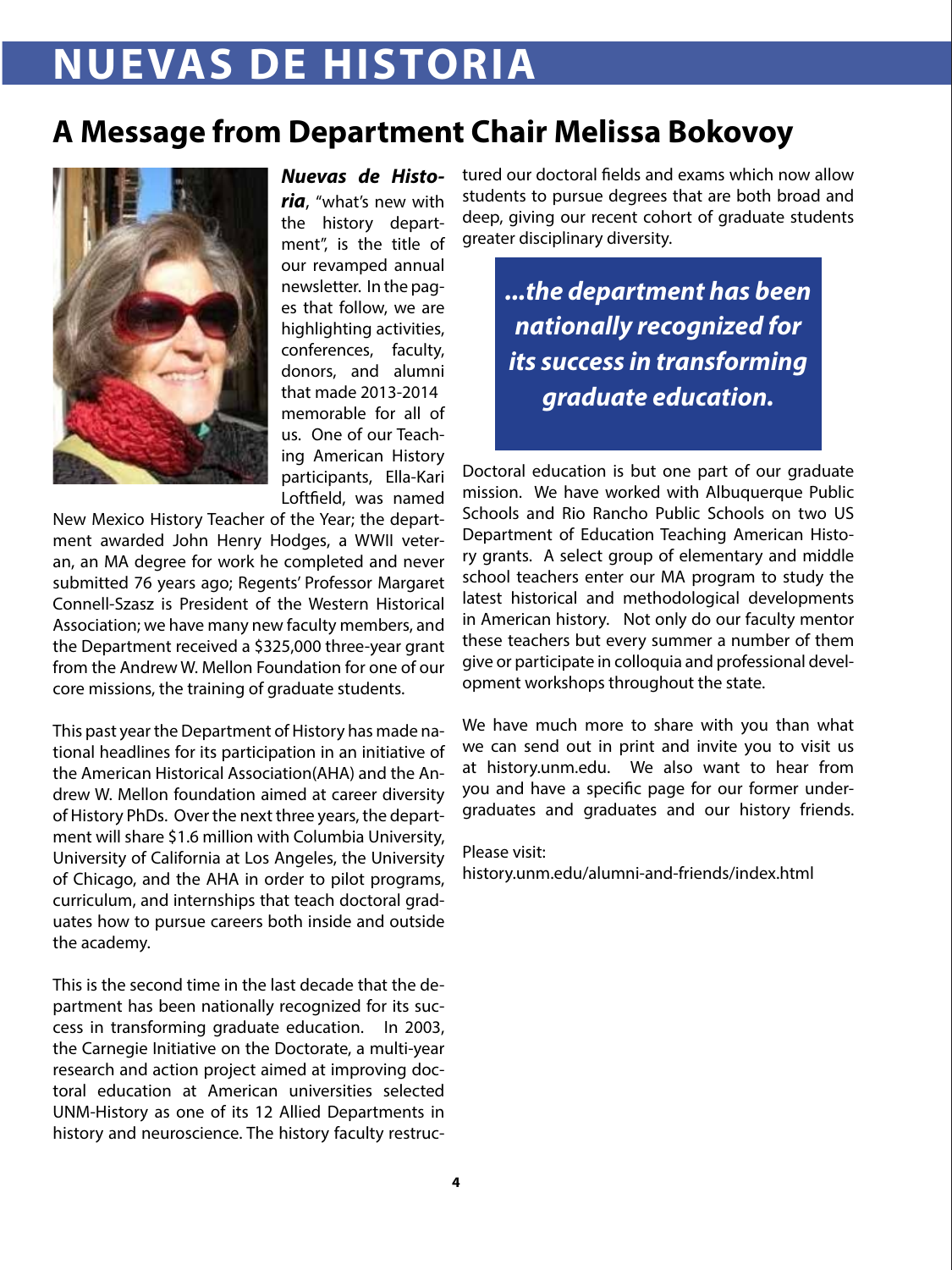# **GIVING**

### **ALUMNI, FRIENDS, EMERITI, AND FACULTY STRENGTHEN UNM HISTORY THROUGH THEIR GIFTS**



Dr. Timothy Graham, 2012-2014 William & Marjorie Bell Chambers Endowed Award for Excellence in History recipient



Dr. Brenda Stevenson, the C. Ruth and Calvin P. Horn Lecture in Western History and Culture, 2014

Every week the History Department receives donations from our alumni, friends, emeriti faculty and current faculty. These donations allow us to continue doing the things you know us for: the Calvin Horn lecture, the public lectures and programming both within the department and in cooperation with other programs, undergraduate scholarships and awards, research fellowships and funds for graduate students, supporting our dynamic faculty, and much more. We want to express how grateful our undergraduate and graduate students are for the fellowships and scholarships endowed by some of you. Our department and faculty have also enjoyed your financial support.

We thank each and every one of you for your gifts:

#### **Benjamin Sacks Endowed Scholarship Fund**

Dr. Heinrich R. Falk & Dr. Joyce Duncan Falk

#### **Department of History Chair Fund**

Dr. & Mrs. Scott Hughes Dr. Calvin Roberts & Ms. Susan Fleming Dr. Catherine Kleiner Dr. Dale Benham & Dr. Sandra Mathews-Benham Dr. John Bernhagen Mr. & Mrs. David Pafford Mr. & Mrs. Greg Nelson Mr. & Mrs. Kenneth Fernandez Mr. & Mrs. Nazareno Rapangnini Mr. Tom O'Connor Mr. William Risso Mr. James MacMahon & Dr. Sandra MacMahon Mrs. Jane Lockhart Ms. Meredith Schaubel Ms. Tiffany Adams Barbara Cole (In Memory of Heather Baures) First Colorado Regiment (In Memory of Heather Baures)

#### **Ferenc Morton Szasz & Margaret Connell-Szasz Ph.D Dissertation Fellowship**

Margaret Connell-Szasz Dr. & Mrs. Joseph Weixelman

#### **Graham Browne Endowed Memorial Scholarship Fund** Anne P. Browne

**John F. Kennedy Memorial- C. Ruth Horn & Calvin P. Horn Endowment Fund** C. Ruth Horn

**Robert Figge & Thord Nilson Endowed Scholarship Fund in European Hsitory** Mr. & Mrs. Ian Caird Robert Figge

#### **Robert Kern Award**

Beck Investments

#### **Timothy Moy Memorial Teaching Award** Ms. Barbara Moy Mr. Keith Hudson

#### **Dorothy Woodward Memorial**

Sandia Foundation, A Hugh and Helen Woodward Charity

**William & Marjorie Bell Chambers Endowed Award for Excellence in History** William Chambers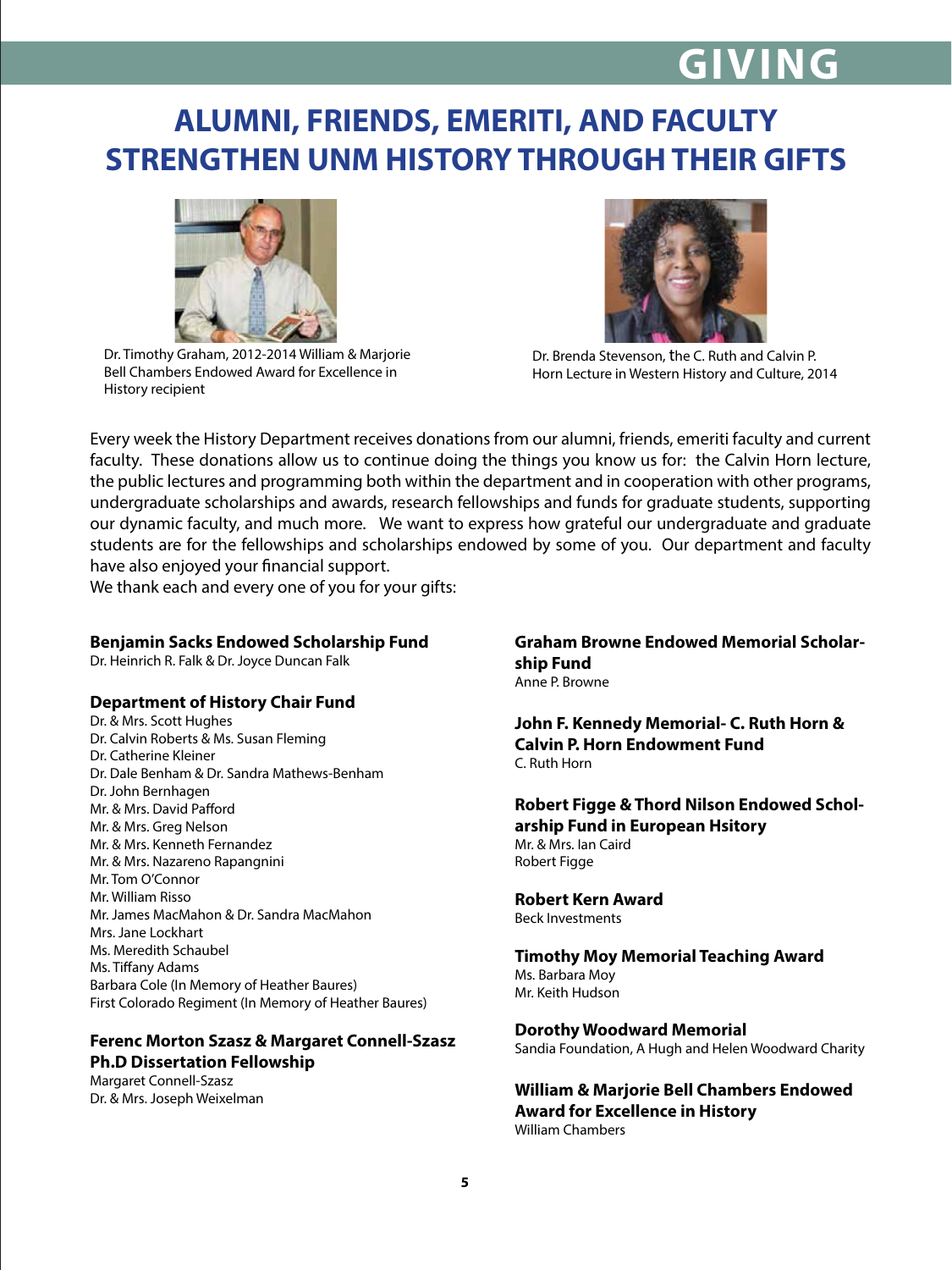

# Transnational Cities: Past into Present

### $\bullet$   $\bullet$

## **An interdisciplinary conference at the University of New Mexico**

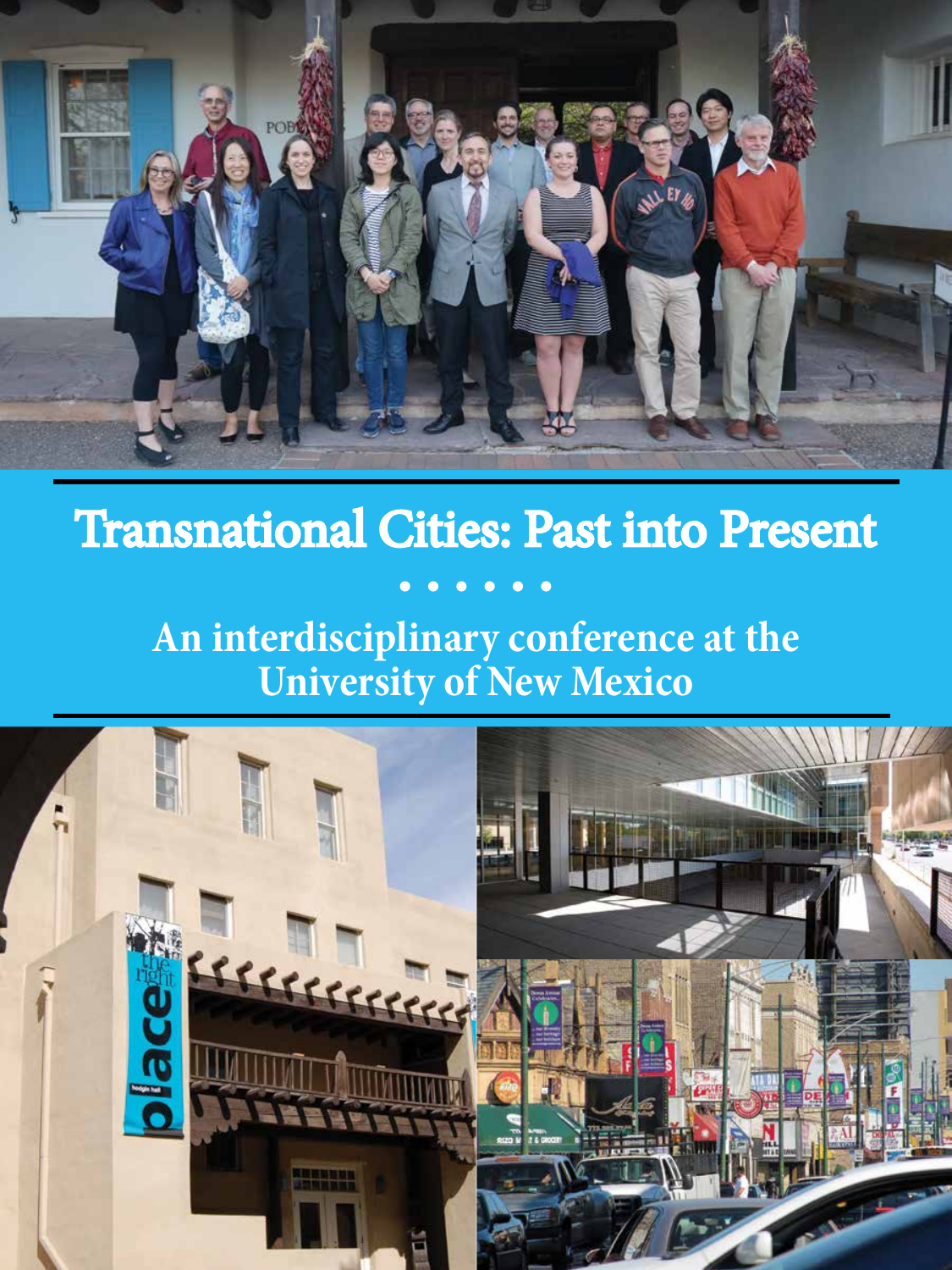

Early in 2013, historian Andrew K.

Sandoval-Strausz wanted to make Albuquerque the site of an important scholarly discussion about the past, present, and future of the American city.

Having taught at UNM for more than a decade, he was keenly aware of the many distinctive aspects of the Duke City. Its high

percentage of Hispano residents puts it at the forefront of a nation whose largest cities are becoming increasingly Latinized. It enjoys a largely intact downtown, and unlike many other cities its longstanding policy of peripheral annexation has preserved its tax base from suburbanization. And it is located not far from Acoma Pueblo, often cited as the oldest continually-occupied urban place in the United States.

Professor Sandoval-Strausz invited a group of scholars to UNM to discuss one of the most important new interpretive directions in urban history and planning: the influence of factors that operate across borders. "As intellectual approaches go," Sandoval-Strausz explains, "the 'transnational turn' is relatively new. And in the field of history in and around the United States, even more so. The foundational articles and reports on transnationalizing U.S. history are hardly more than a decade old, and the major syntheses in the field largely date from the second half of the 2000s."

He conferred with Nancy Haekyung Kwak, a historian at the University of California-San Diego who is at the forefront of the emerging field of transnational urban history, and together they came up with a list of people whom they hoped to bring to UNM. This list included emerging historians, planners, and architects, as well as established scholars at the top of the fields of urban history and transnational studies. Sandoval-Strausz secured funding for the event from the Department of History, the Center for the Southwest, the School of Architecture and Planning, and the Office of the Provost.

The conference consisted of two full days of discussions of pre-circulated papers, and an evening PechaKucha event at which six of the participants presented their research in the characteristic 20x20 format (twenty slides narrated for twenty seconds each).

The papers addressed a wide variety of places, times, and methodologies. In one session, Arizona State University geographer Daniel Arreola guided participants through the early-twentieth-century growth of a series of Mexican border towns. Architecture scholar Arijit Sen of the University of Wisconsin-Milwaukee explored the multiple meanings of South Asian parades in twenty-first-century Chicago. In another, University of Toronto architectural historian Erica Allen-Kim explained how Chinese commercial architecture was adapted to new uses in Toronto, Canada, in ways that revitalized retailing in the metropolitan area, while historian Matthew Garcia described three different transnational phases in the life of the Mexican American community surrounding the Claremont-McKenna Colleges in southern California.

The conference participants included a broad range of scholars, who, in addition to those already mentioned, included historian Leandro Benmerguí (SUNY-Purchase), planning scholar and historian Richard Harris (McMaster University), planning historian and Guggenheim Fellow Carola Hein (Bryn Mawr College), Latin Americanist Amy Offner (University of Pennsylvania), urbanist Margaret O'Mara (University of Washington), architects Muchan Park and Lucien Wilson (of Kohn Pedersen Fox and Columbia University), anthropologist and transnational studies pioneer Roger Rouse (University of Pittsburgh), and Thomas J. Sugrue (University of Pennsylvania), a member of the American Academy of Arts and Sciences and the author of *The Origins of the Urban Crisis*, the most influential urban history of the past twenty-five years.

The quality of the papers and the level of discussion were very high indeed, so much so that Sugrue suggested submitting them for publication as an edited volume. Within a few months, the University of Pennsylvania Press had issued a contract for the book, which is scheduled to be published in late 2015. The conference's deliberations are also being continued in national academic venues: there will be a panel drawn from the "Transnational Cities" conference at both the Urban History Association's biennial meeting in Philadelphia this October, and at the Social Science History Association's annual meeting in Toronto this November.

A full set of paper abstracts is still available to all members of the community; those interested should contact Andrew K. Sandoval-Strausz at aksandov@unm.edu.

Photo credits: David Groth, Javier Zamora, Andrew Vesselinovitch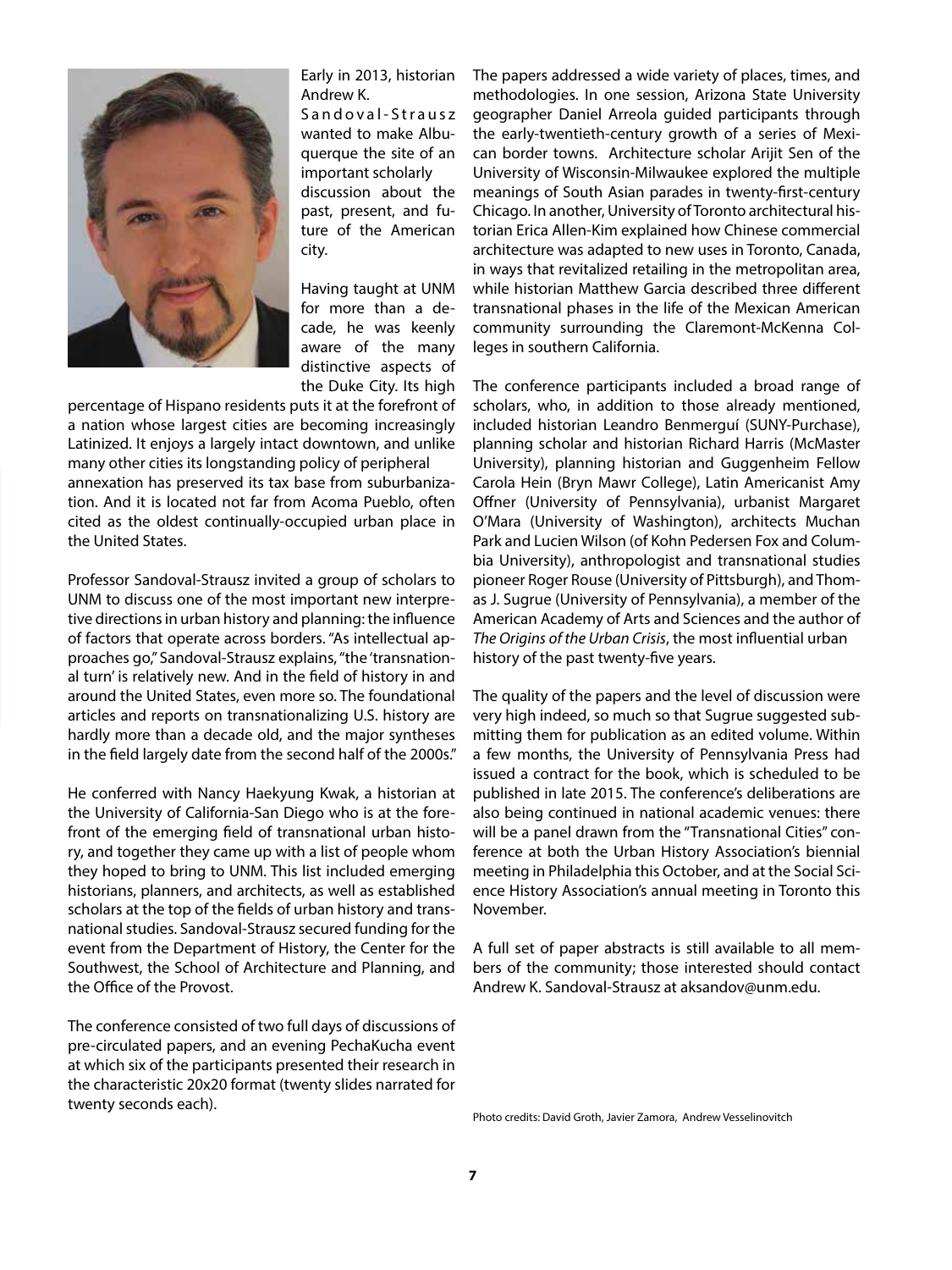# **NEW FACULTY**

**Over the last three years, as one generation of scholars retires, the history department has hired eight new gifted and talented historians who complement and add to the intellectual and methodological diversity of our program.**



#### **Luis Campos Associate Professor** PhD: Harvard University

Luis Campos joined the department in 2012 as its historian of science and as a Senior Fellow with the Robert Wood Johnson Foundation Center for Health Policy. His scholarship integrates archival discoveries with contemporary fieldwork at the inter-

section of genetics and society. He is the author of Radium and the Secret of Life (2015). When interviewing for the job, one of his future colleagues told him, "New Mexico is the state that glows in the dark!" "How could a historian of science like myself, interested in the interconnections between radioactivity and life, resist a line like that? Indeed, it's been a treat to teach in a state so central to the history of science in the twentieth century." As an undergraduate at Harvard, Campos was a biology major but he found himself taking all his electives in history and the history of science. "I found those courses even more interesting to me than my major." After an internship at Science magazine, working on the front lines of science journalism, he realized that as fascinating as it was, the 5pm daily deadline was not for him. The move to UNM also resonated with him at a more personal level. "New Mexico has also always been a part of my family's lore-my parents have owned a few small plots of land here for decades; I grew up hearing stories about our land, and now here I am!"



#### **Sarah Davis-Secord Assistant Professor** PhD: University of Notre Dame

Dr. Davis-Secord joined UNM's History Department in 2012, after teaching for several years at the University of Texas at Arlington. She was drawn to both the community of scholars here and the beauty of the region. Davis-Secord notes, "I love the mountains, the big blue sky, and culture of New Mexi-

co. And I love the group of scholars focusing on the pre-modern world, both in the History department and across campus. The UNM History department combines a focus on excellent scholarship and great collegiality. I am both inspired by my colleagues here and enjoy their company. Coming to UNM I have found a true intellectual 'home' and a great group of friends." Early in her academic life, she was drawn to the study of the distant past, and how people lived in earlier centuries. Her dissertation on the regional communication networks between Sicily and its neighbors, both Muslim and Christian, during the early and high medieval periods, is currently being revised into a monograph. She offers a range of undergraduate and graduate courses on the Middle Ages, particularly of the Mediterranean region, medieval minorities, travel and travelers, and the Crusades.



#### **Tiffany Florvil Assistant Professor** PhD: University of South Carolina

Hailing from South Florida, Florvil joined the department of History in 2013 as a historian of Comparative Women and Gender in Europe. Her areas of interest include race and ethnicity, gender, identity formation, social and cultural movements, diasporas,

and emotions. Her familial connections to the Caribbean and experiences attending schools in Germany, northern Florida, Wisconsin, and the South as well as working at a research institution in London, England have informed her pedagogy and research. "My mother's tales of growing up in Trinidad also inspired a sense of curiosity and interest in past historical events. At that time, I was more intrigued by histories of migration and Caribbean communities in the United States. Spending a summer vacation visiting my German pen pal also allowed me to develop my European historical interests further," said Florvil. Her desire to be at UNM stemmed from the department's strengths in women and gender history. " I also appreciated that the department integrated thematic fields of study for graduate students that acknowledged intersectional approaches of race, sexuality, space, and class. The History Department also has a legacy of encouraging innovative and interdisciplinary scholarship," noted Florvil. When not working she enjoys hiking and traveling in New Mexico.



#### **Fred Gibbs** Assistant Professor PhD: University of Wisconsin- Madison

Gibbs joined the UNM History department in 2013, energized by UNM's interest in integrating digital methods and new media scholarship into the humanities curriculum. His research attempts to

provide new historical insights by using unusual combinations (and scales) of historical data, combining new media technologies to make historical research more engaging and accessible to a broad public, as well as more useful to future scholars. As an historian of medicine and science, he seeks to understand the broader cultural influences upon the medical sciences and perceptions of medical knowledge. His manuscript-in-progress formulates a new history of toxicology by examining medical literature on poison c.1200-1600, especially how physicians debated poison's definition, properties, and its role in disease and contagion. He teaches classes on the history of medicine and the digital humanities; he obsesses over all things related to bicycles.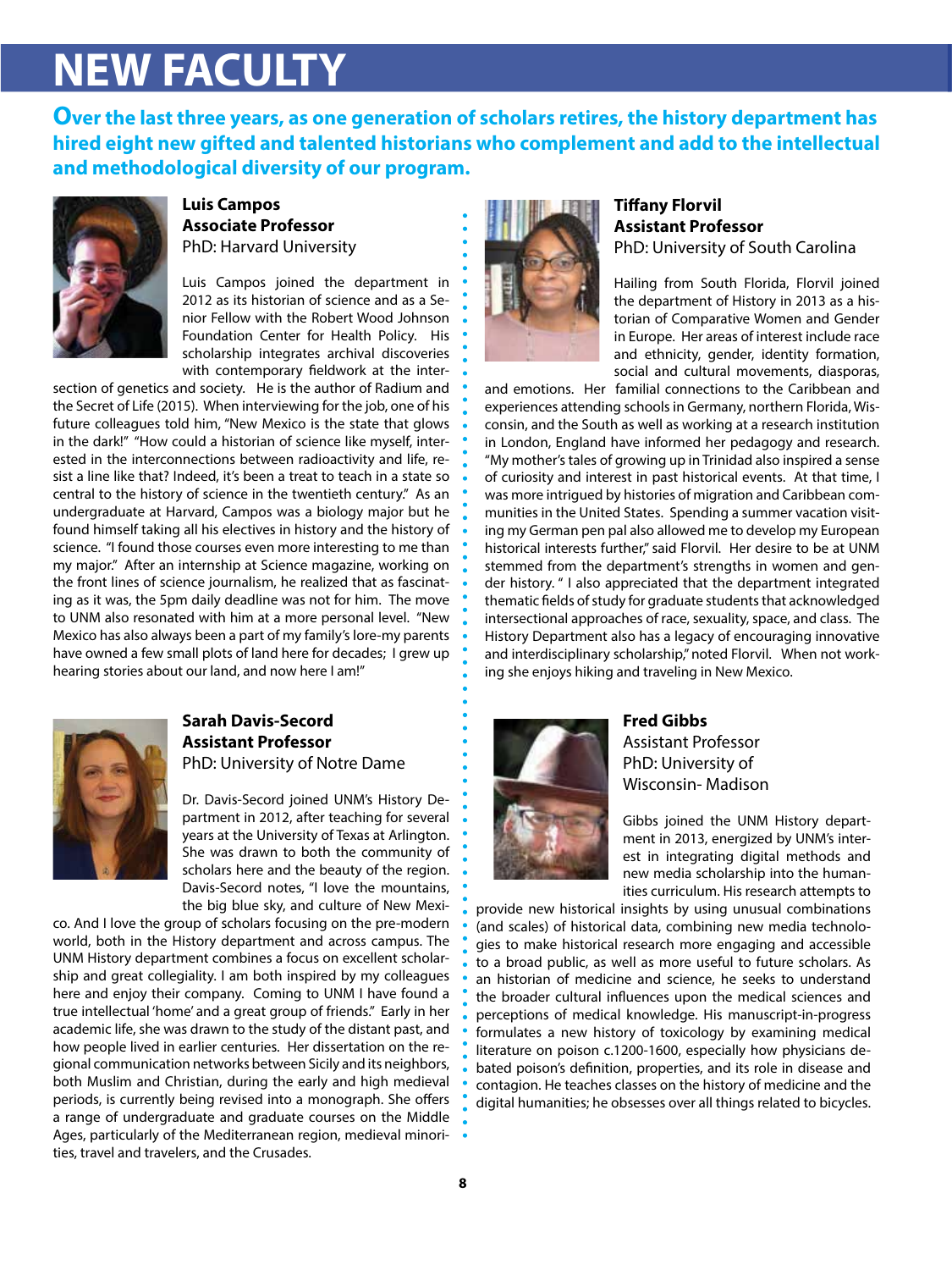

#### Robert Jefferson **Associate Professor** PhD: University of Michigan

In summer 2014, Robert Jefferson became the Director of Africana Studies at UNM and was appointed Associate Professor of History. In announcing this appointment, Mark Peceny, Dean of the College of Arts and Sciences noted, "An accomplished scholar, Dr. Jefferson

brings a wealth of experience, tremendous energy and innovative ideas for transforming the Africana Studies Program." He is a scholar of African American history and his research and teaching interests include military, disability studies, 20th century United States history, and international relations. Jefferson's interest in coming to New Mexico was influenced by the research he did in the Southwest for his book on African American Troops of the 93d Infantry Division in World War titled *Fighting for Hope*. "UNM to me is at the center of the intellectual enterprise dealing with the diverse American experience in the Trans-Mississippi, much of it is centered in UNM's History Department." His career path was encouraged by his father and grandfather. His father was a Master Teacher of history in South Carolina public schools and his grandfather, a WWII veteran, often told Jefferson stories about his wartime experience. "Listening to my grandfather brought me closer to him and I hung on every word and wanted to learn more about his and other soldiers' experiences." He will be splitting his duties between history and Africana Studies for the next 6 years and looks forward to helping strengthen both programs.



#### **Caleb Richardson Assistant Professor** PhD: Stanford University

Richardson arrived at UNM 5 years ago as a post-doctoral fellow and has been a lecturer for the past four. Recognized first for his considerable teaching talents and strengths, the department and College of Arts and Science converted him to the tenure-track in Fall 2013. His deci-

sion to stay at UNM was driven by the extraordinarily collegial environment of the UNM History Department, UNM's student population, "diverse in every sense of the word," staff and administrators across the university who are supportive of innovative research and teaching, and "the Thursday special at Padilla's." Beyond his teaching abilities, Richardson's expertise on modern British history and Irish history has filled a large gap in our undergraduate offerings and his research seminar on diaspora complements and augments our thematic Ph.D. fields in borderlands and race and ethnicity. Richardson's interest in history was largely inspired by his father, a specialist in modern Russian history who taught at Wichita State University and the University of Washington: "history is the family business." In addition to teaching and researching history, Richardson is an avid homebrewer, focusing especially on British and Irish pale ales.



#### David Prior **Assistant Professor** PhD: University of South Carolina

David Prior joined the department in 2014 after serving for two years as the Assistant Editor of the Journal of American History. A historian of the United States, David examines how Americans understood their place in world history

in the years immediately following the Civil War. As he shows, even as Americans remained deeply divided against each other, they shared a tendency to compare their own struggles with others across the nation and around the world. This led them to write about and argue over events, places, and people who otherwise had little relevance to the central conflicts of the Civil War era. The island of Crete, Mormon Utah, equatorial Africa, and British railways in India all came in for discussion, sometimes heated. In addition to his research on the Civil War, David has become fascinated with the history of nationalism around the world, and runs an online scholarly forum, H-Nationalism, dedicated to this subject.



#### **Shannon Withycombe Assistant Professor** PhD: University of Wisconsin-Madison

Shannon Withycombe is a historian of medicine specializing in women's health in nineteenth-century America. She comes from the University of Wisconsin, where she completed a Ph.D. in the

History of Science, Medicine, and Technology, and Duke University, where she spent two years as a postdoctoral fellow in the History and Women's Studies Departments. At UNM, Shannon will be teaching classes on women and health, the history of the infectious disease, and reproduction. Her current research focuses on bodies and identities and how the two are constructed in thinking about reproduction and science. She is finishing a book project on the history of miscarriage. This project explores the personal meanings of miscarriage, its connections to death, motherhood, and illness. It also investigates physicians' roles in the event, and their interests in obtaining miscarriage materials for scientific research. She has also begun working on her second book which will investigate the development of prenatal health care in early twentieth-century American medicine, society and public health. Building upon her past life as a research scientist, Shannon tries to integrate science, medicine, and social values into each class and research project. After so many years in the upper Midwest, Shannon is enjoying the great outdoors and weather of the Southwest. You can find her most weekends hiking, tooling around town on her bike, gardening, or marveling at the unique cloud formations of New Mexico.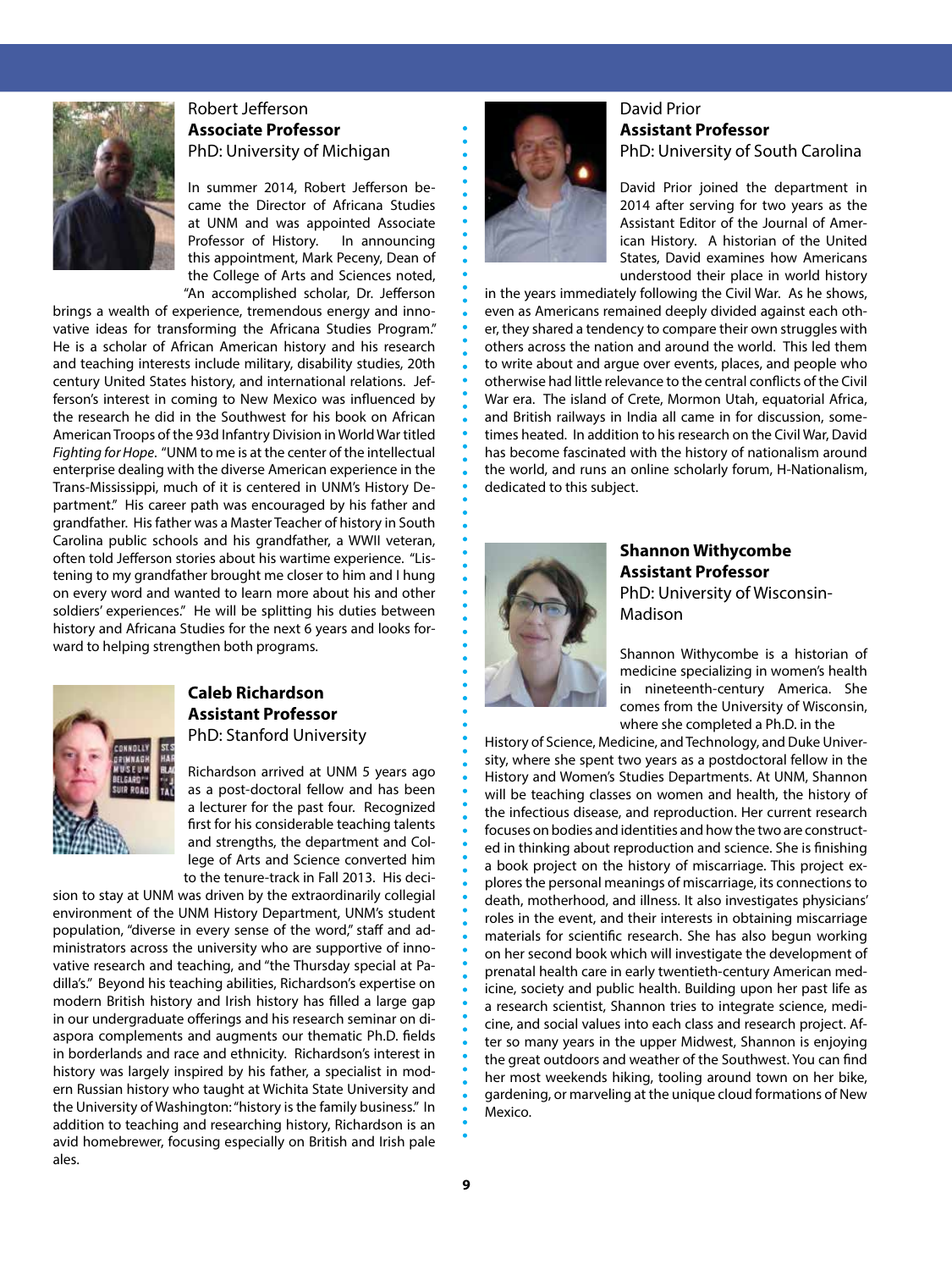## **FACULTY BOOKS**



#### **Margaret Connell-Szasz and Ferenc Morton Szasz**

*Lincoln and Religion* (Southern Illinois University Press, 2014) Abraham Lincoln's faith has commanded more broadbased attention than that of any other American president. This concise volume offers an accesible survey of the development of Lin-

coln's religious views and an informative launchpad for further academic inquiry. The authors explore Lincoln's relationship with the nation's faiths as president, the impact of his son Willie's death, his adaptation of Puritan covenant theory to a nation at war, the role of prayer during his presidency, and much more. Finally, the authors evaluate Lincoln's legacy as the central figure of America's civil religion.



#### **Timothy Graham**

*Herbs and Healers from the Ancient Mediterranean Through the Medieval West* (Ashgate Publishing Limited, 2012)

Co-edited with Anne Van Arsdall, a Research Associate of UNM's Institute for Medieval Studies, *Herbs and Healers*  brings together eleven studies by leading scholars in

ancient and medieval medicine to honor John M. Riddle, who dedicated his career to exploring key issues in the early history of medicine. Individual contributions within the volume cover such topics as Cleopatra's court physicians, substitution practices in ancient pharmacy, the great medieval medical school at Salerno, and the uses of Saint John's wort in sixteenth-century herbal medicine.



#### **Manuel Garcia y Griego**

*Más Allá del Río Bravo: Breve Historia Mexicana del Norte de Texas*

(Archivo Histórico Diplomático, Mexico City) This Spanish-language volume surveys the sociopolitical history of the Mexican American community of North Texas between 1848 and 2008. It relies on a com-

bination of secondary sources, news articles, and census data to describe the role of educational institutions in the progress of that community, the fight for electoral representation in local bodies, and community protests over police misconduct. It highlights the positive consequences of local African American civil rights struggles for Mexican Americans and assesses how the ethnic landscape of Dallas-Fort Worth, including the Mexican American community, changed as a consequence of mass Mexican immigration after 1980.



#### **Linda Hall**

*Delores del Río: Beauty in Light and Shade* (Stanford University Press, 2013) Winner of the Bronze Medal for biography by the Independent Publishers Book Awards in 2013, *Delores del Rio: Beauty in Light and Shade* details del Río's enormous suc-

cess in Hollywood, in Mexico, and internationally, looking at issues of race, ethnicity, and gender through the lenses of beauty and celebrity. While she insisted upon her ethnicity, she was coded white by the film industry and its fans. Welcomed back to Mexico in the early 1940s, she became one of the major stars of Mexico's Golden Age of film.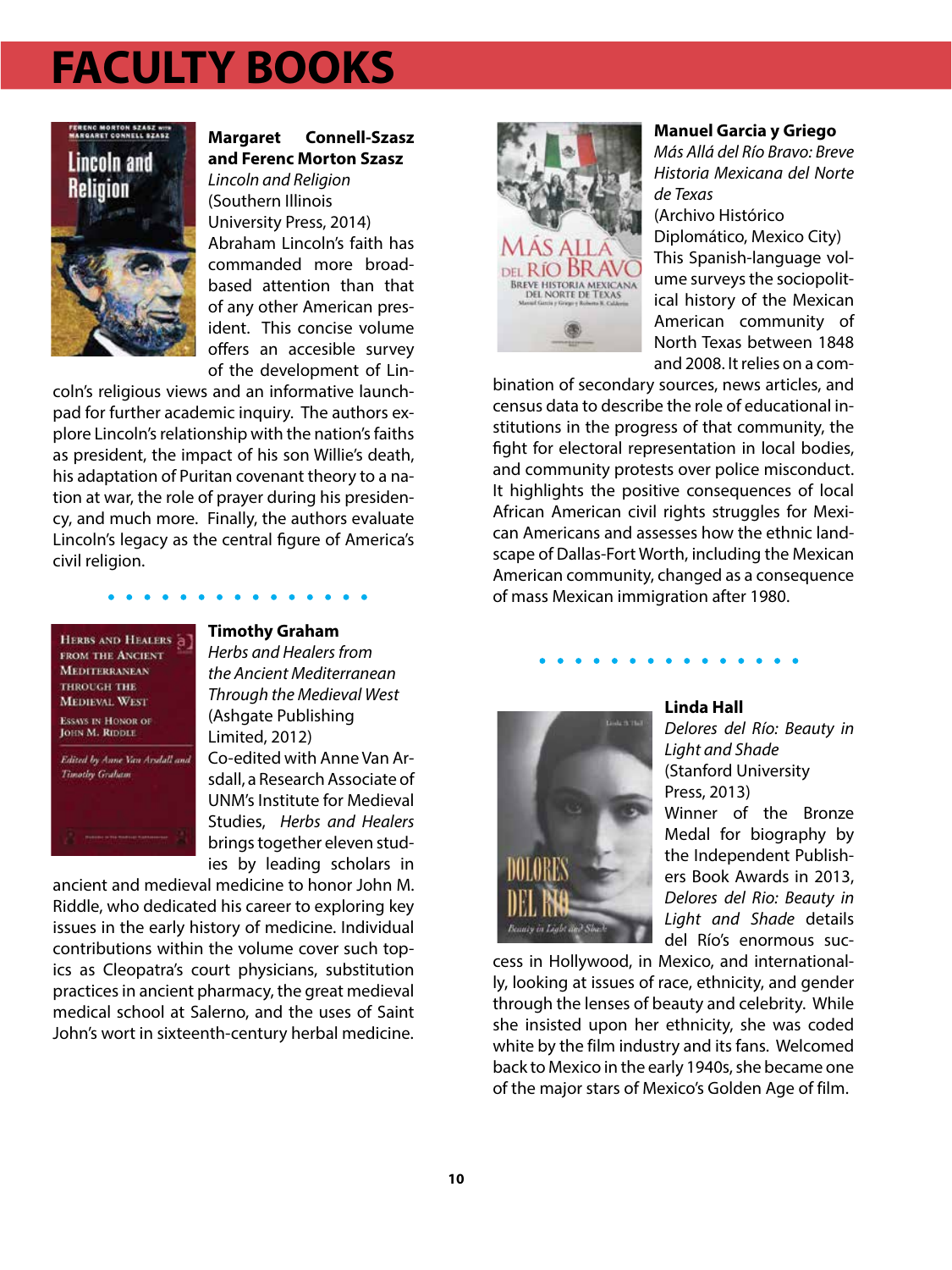

#### **Elizabeth Hutchison**

*The Chile Reader: History, Culture, Politics* (Duke University Press Books, 2013) The Chile Reader presents a wide variety of primary documents and illustrations, each introduced by the editors, that show how Chile's unique geography has

shaped its national identity, describe the country's unusually violent colonial history, and critically analyze the stable but autocratic republic that emerged after independence from Spain. The texts and chapter introductions shed light on Chile's role in the world economy, the social impact of economic modernization, and the enduring problems of social inequality. The Reader also covers Chile's bold experiments with reform and revolution, its subsequent descent into one of Latin America's most ruthless Cold War dictatorships, and its much-admired transition to democracy and a market economy in the years since dictatorship.



#### **Patricia Risso**

*Al-Tujaar wa al-Iimaan: Thaqaafah al-Muslimiin wa Tujaaratuhum fii al- al-Hindii*  (Abu-Dhabi: Kalima Project) Arabic translation of *Merchants and Faith: Muslim Commerce and Culture in the Indian Ocean***.** The vital intersection of Islamic history and Indian Ocean history has stimu-

lated considerable scholarly debate. *Merchants & Faith* is an overview of the growing historical research in social and economic topics and makes this literature far more accessible to students and a general audience.



#### **Jason Scott Smith**

*A Concise History of the New Deal* (Cambride University Press, 2014)

During the 1930s, Franklin D. Roosevelt's New Deal carried out a program of dramatic reform to counter the unprecedented failures of the market economy exposed by the Great Depres-

sion. Contrary to the views of today's conservative critics, this book argues that New Dealers were not "anticapitalist" in the ways in which they approached the problems confronting society. Rather, they were reformers who were deeply interested in fixing the problems of capitalism. The New Dealers profoundly changed the United States in ways that still resonate today. Lively and engaging, this narrative history focuses on the impact of political and economic change on social and cultural relations.



#### **Charlie Steen**

*Margaret of Parma: A Life* (Brill, 2013) *Margaret of Parma: A Life*  presents a woman who was active in the political dramas of Reformation Europe. A natural child of Charles V, she was educated in the courts of Brussels, Florence, Rome, and Parma, and was thrust into

religious and political tumult in both Italy and the Netherlands where she demonstrated ability and character. Margaret, a woman who was a symbol of thoughtful human endeavor, had wide experience in the tumultuous life of sixteenth century Europe and she showed herself to be a woman dedicated to compromise and conciliation in public affairs.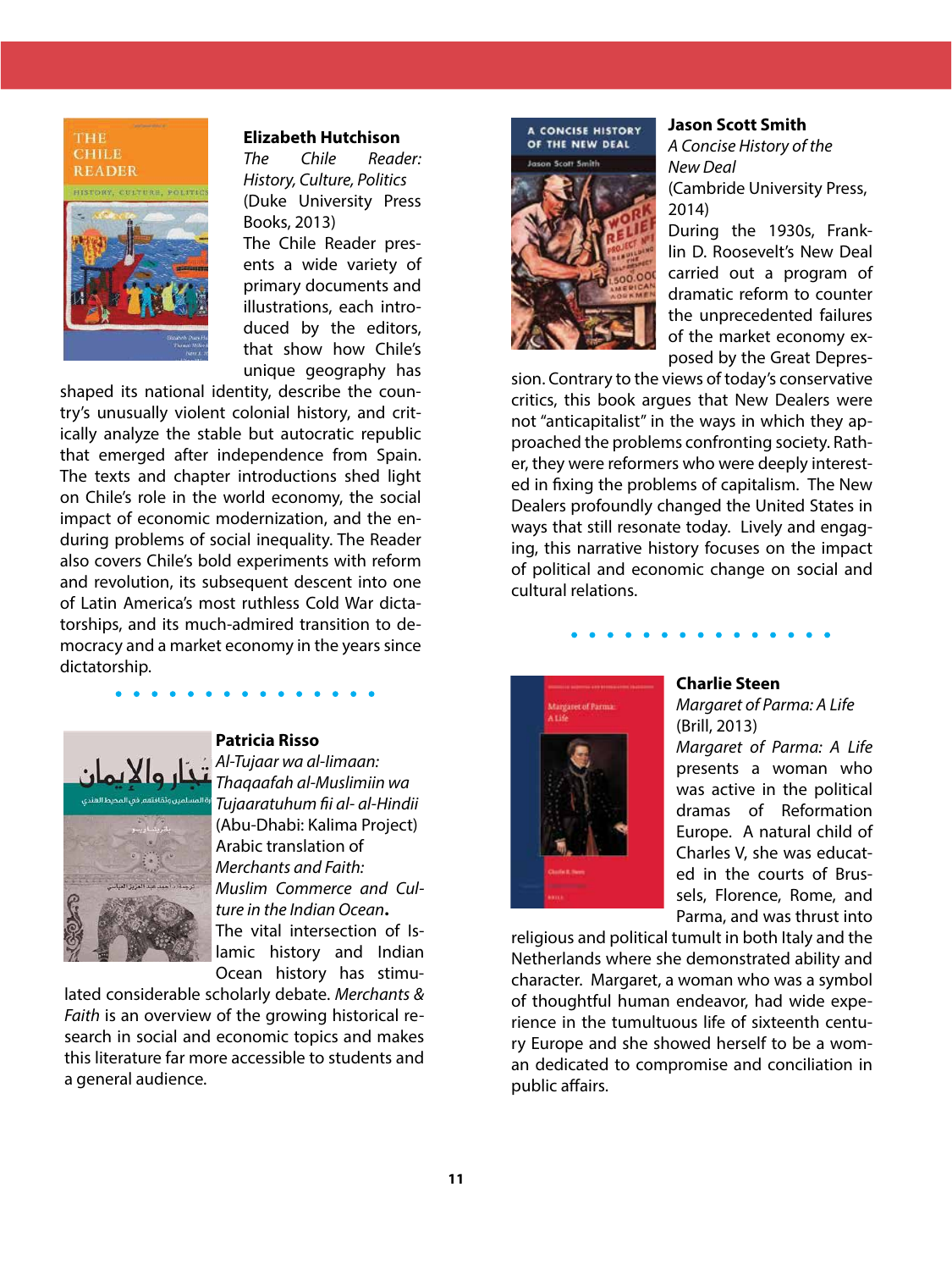# **ALUMNI AND EMERITI BOOKS**

### ALUMNI



**Lincoln Bramwell** *Wilderburbs:* 

*Communities on Nature's Edge* (University of Washington Press)



### **Richard Melzer**

*A History of New Mexico Since Statehood* (University of New Mexico Press)



**Elaine K. Carey** *Women Drug Traffickers: Mules, Bosses, and Organized Crime* (University of New Mexico Press)





**Aurora G. Morcillo** *Memory and Cultural History of the Spanish Civil War: Realms of Oblivion* (Brill Academic Publishers)



**Christoper J. Huggard** *Santa Rita del Cobre: A Copper Mining Community in New Mexico*  (University Press of Colorado)



**Margarita R. Ochoa** *City Indians in Spain's American Empire: Urban Indigenous Society in Colonial Mesoamerica and Andean South America, 1530- 1810* (Sussex Academic Press)



**Sandra K. Mathews** *Women on the North American Plains* (Texas Tech University Press)



#### **Joseph P. Sánchez** *New Mexico: A*

*History* (University of Oklahoma Press)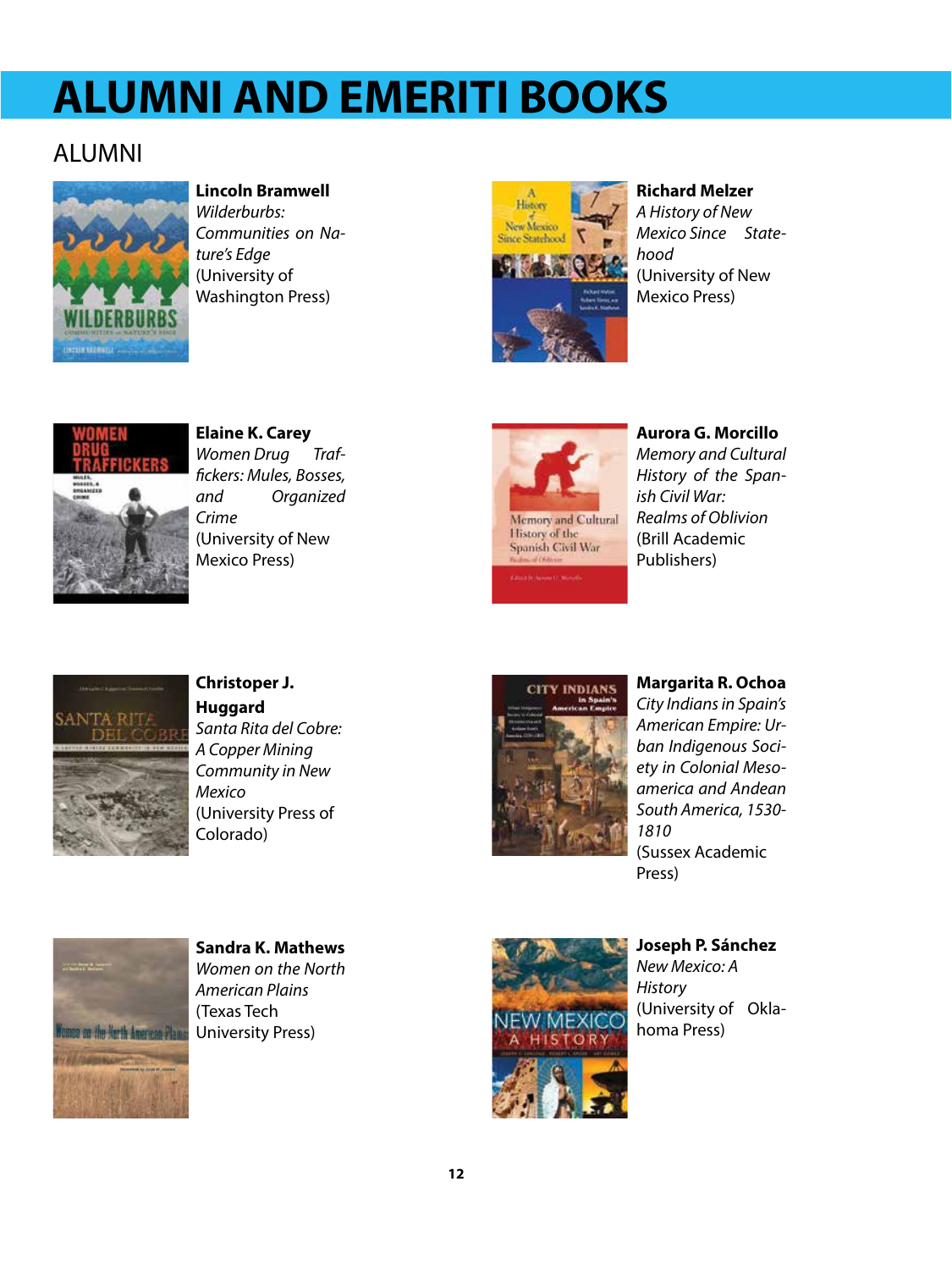

**Sandra K. Schackel** *Working the Land: The Stories of Ranch and Farm Women in the Modern American West* (University Press of Kansas)



**Bradley G. Shreve** *Red Power Rising:* 

*The National Indian Youth Council and the Origins of Native Activism* (University of Oklahoma Press)



**Liping Zhu** *The Road to Chinese Exclusion: The Denver Riot, 1880 Election, and Rise of the West* (University Press of Kansas)

#### **EMERITI**



**Richard Etulain**

*The Life and Legends of Calamity Jane*  (University of Oklahoma Press)



#### **Michael Edward Stanfield**

*Of Beasts and Beauty: Gender, Race, and Identity in Colombia* (University of Texas Press)



#### **John Kessell**

*Miera y Pacheco: A Renaissance Spaniard in Eighteenth-Century New Mexico* (University of Oklahoma Press)



**Gary Van Valen** *Indigenous Agency in the Amazon: The Mojos in Liberal and Rubber-Boom Bolivia, 1842-1932*  (University of Arizona Press)



**Charles McClelland** *Gründung und Blütezeit der Universität zu Berlin 1810-1918*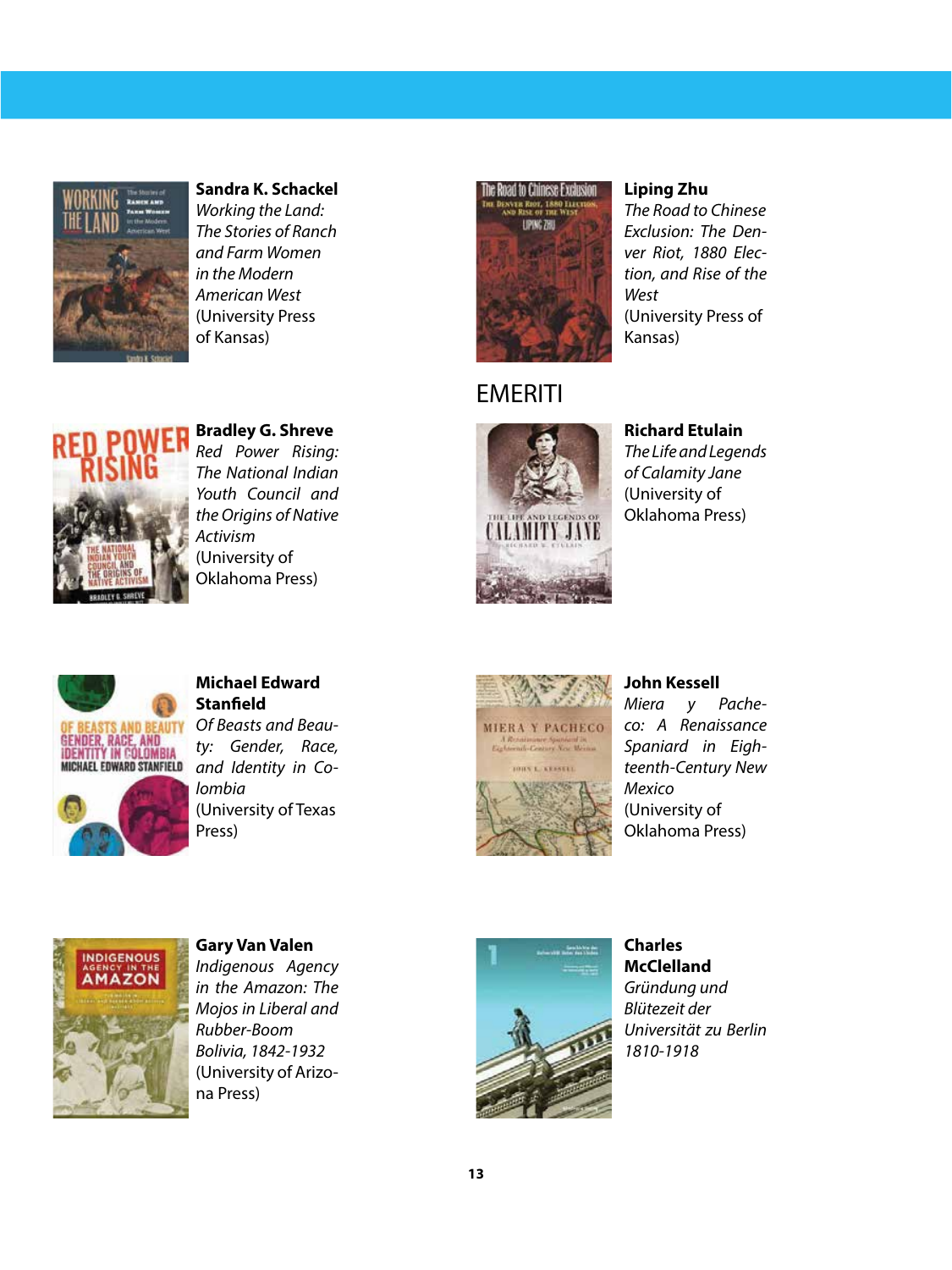# **SUPPORT OUR DONOR FUNDS**

http://history.unm.edu/alumni-and-friends/giving-to-history.html

The UNM Department of History has four groups of funds you can support. These funds are for undergraduates, graduate students, faculty, and deaprtment events and activities. Please explore the funds below to find the way of supporting our department that suits you best. You will be helping a vital part of the academic and intellectual life of the university. Checks should be made out to the: "University of New Mexico Foundation" and indicate the fund name, department or purpose for which they're intended in the memo section.

#### You can mail your check to:

Two Woodward Center, 700 Lomas Blvd. NE., Albuquerque, NM 87102.

#### **Undergraduate Funds**

#### **630040 Alfred Grunsfeld Memorial Scolarship**

Given to one male and female declared history majors who have completed 60 hours toward the B.A. degree, with an overall and major GPA of 3.3 or higher

#### **607070 Conlon-Demas Undergraduate Research Fund in History** Supports the research expenses of undergraduate honors students in

#### the History Department **607800 Robert Figge and Thorn Nilson Endowed Scholarship Fund in European History**

Established to honor two history teachers from Highland High School in Albuquerque, this scholarship supports a junior or senior undergraduate studying European History

#### **603120 Bernice A. Rebord Memorial Scholarship in History** Established to honor a career-long history teacher in Albuquerque,

this scholarship supports students planning on pursuing a career in elementary or secondary education

**606430 Graham Browne Endowed Memorial Scholarship in History** Established in memory of a co-creator of Sutin, Thayer & Browne law firm of New Mexico, this scholarship is given to a full-time history studnet, with preference given to American History majors

#### **Graduate Funds**

#### **610120 Ferenc Morton Szasz and Margaret Connell-Szasz PhD Dissertation Fellowship in History**

Established to honor the careers of two beloeved UNM professors, this fund supports a scholar in preparation of a PhD in social and intellectual history.

#### **622830 L. Dudley Phillips Memorial Fellowship in History**

Established in memory of Dudley L. Phillips, UNM history alumnus and track and footbal athlete, this fellowship is awarded to a qualified advanced graduate student to

support completion of the dissertation project.

#### **609330 Timothy Moy Memorial Teaching Award**

Established in memory of Associate Professor of History at UNM, specializing on 20th-century science and culture, this award supports graduate teaching assistants in the Department of History.



Clockwise from left; Dorothy Woodward Memorial Fellowship recipient Jennifer McPherson, Ferenc and Margaret Szasz Doctoral Fellowship recipient Darren Raspa, L. Dudley Phillips Fellowship recipient Bryan Turo, and Timothy D. Moy Teaching Fellowship recipient Elena Friot.

#### **606460 William M. Dabney History Scholarship Endowed Fund**

Established in memory of UNM history professor William Badney, 1951-1982, this fund provides scholarship support to a graduate student studying Constitutional History, Legal History, or Early American History.

#### **Faculty**

#### **607660 William H. and Marjorie Bell Chambers Endowed Faculty Award for Excellence in History**

Established in memory of Marjorie Bell Chambers, distinguished graduate of the UNM History Department, educator and public leader, this fund supports attracting faculty

members who have already acquired distinguished reputations as historians and/or provides support for outstanding teaching, research, and publication by a faculty member.

#### **606620 William Shoemaker endowment in History**

Established by the late William Shoemaker of Albuqueruqe, the purpose of this endowment is to enhance and support the teaching and research missions of the History Department.

#### **Department and Outreach**

#### **202403 Center for the Southwest Fund**

The purpose of this fund is to support an enlarged study of the history and culture of the American West through hosting seminars, conferences and workshops

#### **200261 Department of History Chair Fund**

This fund was established to support urgent or unexpected department needs and activities at the discretion of the chair

#### **630240 John F. Kennedy Memorial- C. Ruth and Calvin P. Horn Endowment Fund**

This supports the C. Ruth and Calvin P. Horn Lecutes in Western History and Culture, a distinguished lecture series providing the campus and larger community access

to inspiring speakers who bring history to life with perspectives on the West.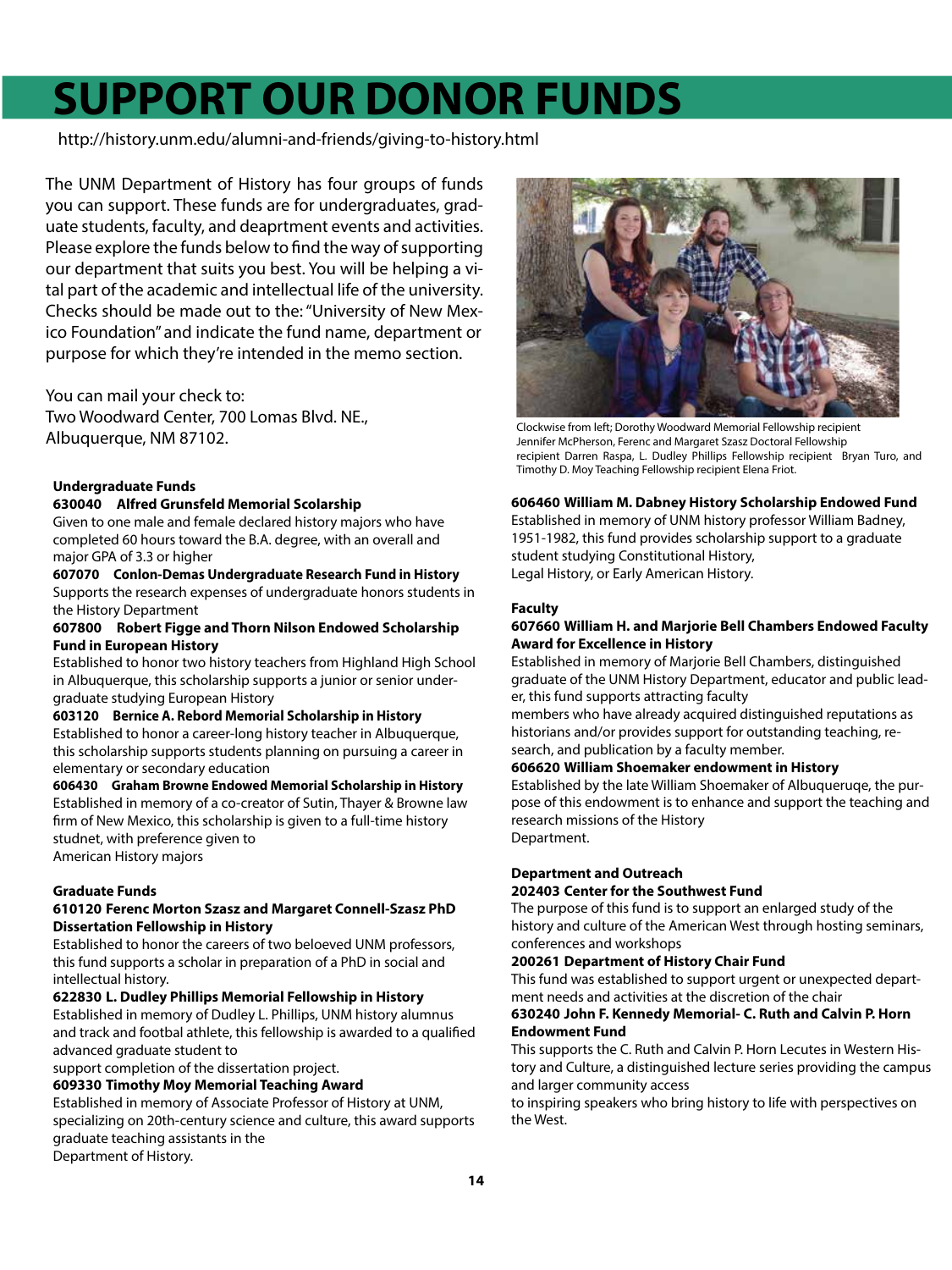## **NEWS & MILESTONES**

#### http://history.unm.edu/people/faculty/index.html

**Durwood Ball** delivered the keynote at University of New : Mexico Libraries celebration, Three Million and Counting. Ball researched and wrote a short monograph about Pat Garrett's biography *The Authentic Life of Billy the Kid*.

**Judy Bieber's** article, "Transculturation through Militarization: Soldiers, Indigenous Translators, and Cultural Mediators of the Rio Doce Divisions, Minas Gerais, Brazil, 1808-1850" is forthcoming in the journal, The Americas.

**Melissa Bokovoy** organized the UNM symposium, "(Un)Silencing the Past: Narratives of Trauma in Comparative Perspective" with the United States Holocaust Memorial Museum. The two-day event attracted over twenty scholars from across the Americas.

**Cathleen Cahill** published "Marie Luise Bottineau Baldwin: Indigenizing the Federal Indian Service" in the summer 2013 combined issues of Studies in American Indian Literatures and American Indian Quarterly. She is also the program chair for this year's WHA meeting.

**Luis Campos** was granted tenure and promoted to Associate Professor. His book *Radium and the Secret of Life* will be published April 2015 by University of Chicago Press.

**Margaret Connell-Szasz** is delivering the presidential address, "A' Ghaidhealtachd and the North American West," at the Annual Meeting of the Western History Association. (See Faculty Books)

**Richard W. Etulain** (Emeritus) has just published his 51st book: *The Life and Legends of Calamity Jane*. (See Emeriti Books)

**Eliza Ferguson** is on leave to complete work on her next book that investigates the protection of working-class girls and the suppression of the so-called white slave trade in the late nineteenth and early twentieth centuries.

**Manuel García y Griego** continues to direct the UNM Land Grant Studies Program and to serve as a member of the Board of Trustees of the Cañon de Carnué Land Grant, founded in 1763. (See Faculty Books)

**Kimberly Gauderman** continues her work as an expert witness on cases pertaining to LGBT asylum seekers from Latin America. She brought this expertise into the classroom this summer at the UNM School of Law's Summer Law Institute in Guanajuato, Mexico.

**Timothy Graham** led the University of South Carolina's Fourth Annual Seminar on "Understanding the Medieval Book." He also delivered the keynote, "Shakespeare and the Medieval Book of Beasts." (See Faculty Books)

**Linda Hall** is an "IPPY" bronze medal winner for her biography, *Dolores del Río: Beauty in Light and Shade.* The "IPPY" Awards, created by the Independent Publishers Association, recognize excellence in independent and scholarly publishing.(See Faculty Books)

**Elizabeth Hutchison** was promoted to Full Professor and is completing her manuscript on domestic service in Chile. (See Faculty Books)

**Paul Hutton** received the Army Historical Foundation, Distinguished Writing Award for his article, "Could Custer Have Won," Military Historical Quarterly(Winter 2013). His book on Geronimo will be published next year.

**John Kessell** (Emeritus) wins 2013 Weber-Clements Prize for Best Non-Fiction Book on Southwestern America for his book *Miera y Pacheco: A Renaissance Spaniard in Eighteenth-Century New Mexico.* (See Emeriti Books)

**Charles McClelland** (Emeritus) just published with Heinz-Elmar Tenorth, *Gründung und Blütezeit der Universität zu Berlin 1810 – 1918*. (See Emeriti Books)

**Erika Monahan** will publish *The Merchants of Siberia: Trade in Early Modern Eurasia* with Cornell University Press.

**Bárbara Reyes** is the interim director of the Southwest Hispanic Research Institute. Last November, she led a workshop at the annual symposium at the Universidad Autónoma Metropolitana, "Documentario Visual: Historia No Escrita" and gave the closing keynote.

**Patricia Risso** continues her work on hostage-taking and maritime violence in the early modern Indian Ocean. An Arabic translation of her *Merchants of the Faith* recently appeared. (See Faculty Books)

**Michael Ryan** was tenured, received the HGSA Faculty of the Year award, and was profiled in the American Historical Association's "Member Spotlight: Michael A. Ryan".

**Enrique Sanabria** participated in the Faculty Seminar at the Facultad de Ciencias Económicas de la Universidad Complutense, Madrid, Spain. He delivered the paper, "University Unrest and Challenges to the Church/State Agreement in Restoration Spain."

**Andrew Sandoval-Strausz's** article, "Latino Landscapes: Postwar Cities and the Transnational Origins of a New Urban America," is forthcoming from the Journal of American History, Volume 101 (2014)

**Virginia Scharff** was appointed Associate Provost for Faculty Development and International and Interdisciplinary Initiatives. She is the project director for the AHA-Mellon initiative.

**Jason Scott Smith** continues to serve on the board for "The Living New Deal" project out of UC-Berkeley, which seeks to preserve the history related to New Deal architecture and build a national database about New Deal public works projects. *(See Faculty Books)* 

**Charlie Steen** was promoted to Full Professor and published *Margaret of Parma: A Life* with Brill. *(See Faculty Books)*

**Samuel Truett** published"The Borderlands and Lost Worlds of Early America," in Countrymann and Barr, *Contested Spaces of Early America*. "On Border Spaces in America," with Maribel álvarez, will appear in Morrisey and Winter, *US/Mexico Border Spaces: Arts, Built Environments, and Lanscapes* (Arizona, forthcoming)